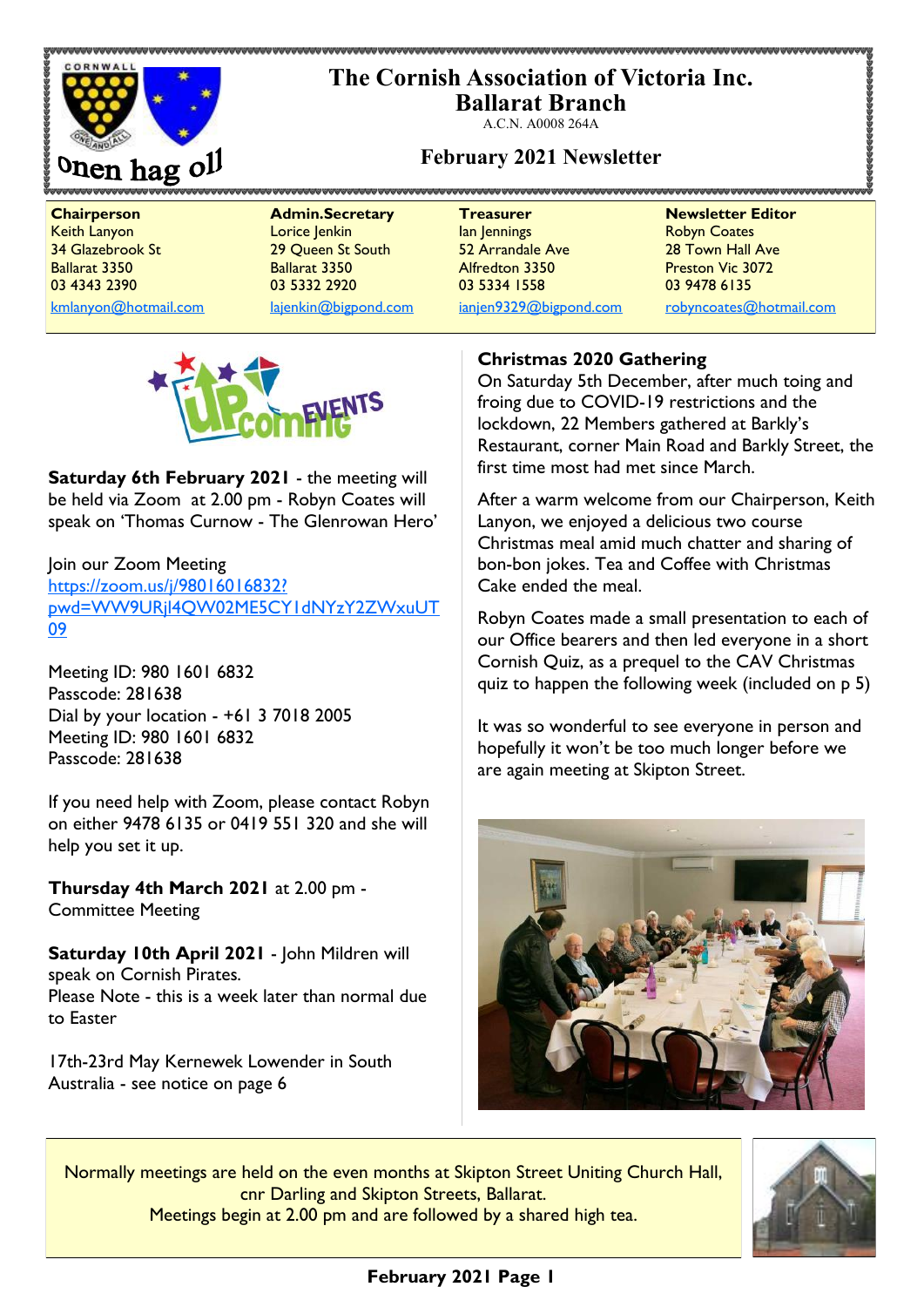























**February 2021 Page 2**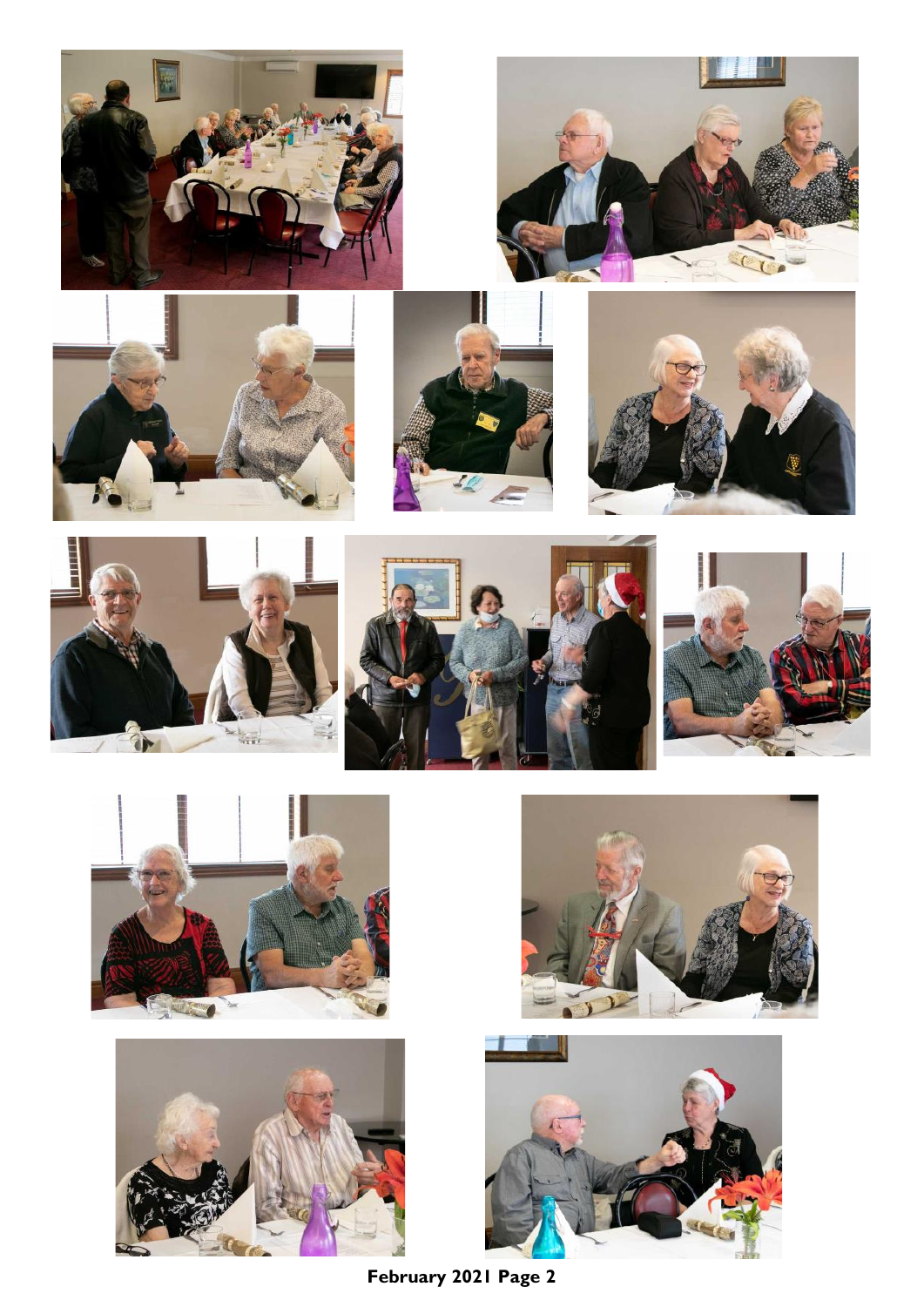## **William Powne 1834-1917**

*Story from Jenny Harding and used with her permission with thanks to Wendy Benoit for contacting Jenny.* 

Jenny is a member of the Facebook Group, Genealogy: My Ancestors Came to Australia.

"Um, that's really, aah, old", I sheepishly mumbled to my Nan, who conversely, was beaming. It was the 1980's and my 21st birthday. Nan had just passed down "her" 1886 sovereign. In 1934, it was also Nan's 21st gift from her Pa. He was named William Powne.

Since my 21st, the sovereign had sat undisturbed in a small white box. The thin chain attached made me nervous I'd lose the heirloom if worn.

At my 21st, my Nan told me the sovereign was initially a gift received by William Powne's father. He too was named William and emigrated to Ballarat from Cornwall.

Time had dimmed Nan's memory. She couldn't recall why my 3 x Great Grandfather had received the sovereign but knew it was something to do with a former employer in Melbourne.

I wish my Nan was here today to tell her I have found the answer.

And it's marvellous! Thank-you TROVE! Upon knowing my third great grandfather was a tailor from his occupation listed on migration records, (thanks to my mum's second cousin's research), I was able to use 'tailor' as a keyword, alongside his name and other identifying information to search Trove.

In the 1800's, Melbourne's pre-eminent store for fine garments was named 'George and George'. The article I eventually found states that when William Powne Senior resigned from being a tailor at this store to open his own business, such was the esteem in which he was held, George and George gave him a gift …being a pouch of gold sovereigns!

As my birthday approached this month, my husband thought it would be fitting to find a chain so I could finally wear "my" 21st birthday gift without the worry of losing the sovereign.

So today, six generations later, perhaps I'm equally humble as was William Powne Senior the day he received the sovereign.

I feel elated to share my happiness.



Jenny Harding wearing the necklace made from William Powne's Sovereign in October 2020.

William Powne Snr came from Lanteglos by Fowey and married Sophia Trebilcock on 7th September 1858 at St Columb Minor. William was a draper. Sophia was a daughter of William Trebilcock and Sophia Rowe. She had been born at Ladock. Her father was a farmer of 200 acres in 1851.

They had three living children when they arrived in Melbourne on the 26th September 1870 aboard the *Yorkshire*.

William Jnr was 10 , Francis was 7 and Elizabeth 3.

Whilst in Ballarat other children were born. Charles b 1871 Thomas b 1874 Sophia b 1876 Lucy b 1879

An article and advertisement in the *Ballarat Courier* in April 1881, shows that William Powne was in business with William Cray, trading as *Powne and Cray*

Messrs Powne and Cray, who are wellknown to customers of the Criterion House drapery for the last ten years, have, we observe, commenced business on their own account at the corner of Sturt and Raglan streets, in the premises formerly known as Taylor's Red House. Extensive alterations have been made to the building, and their long local experience has guided them in the arrangement of an excellent stock of assorted goods. Being old and respected residents, and always courteous and obliging, we trust they will receive a fair share of patronage.

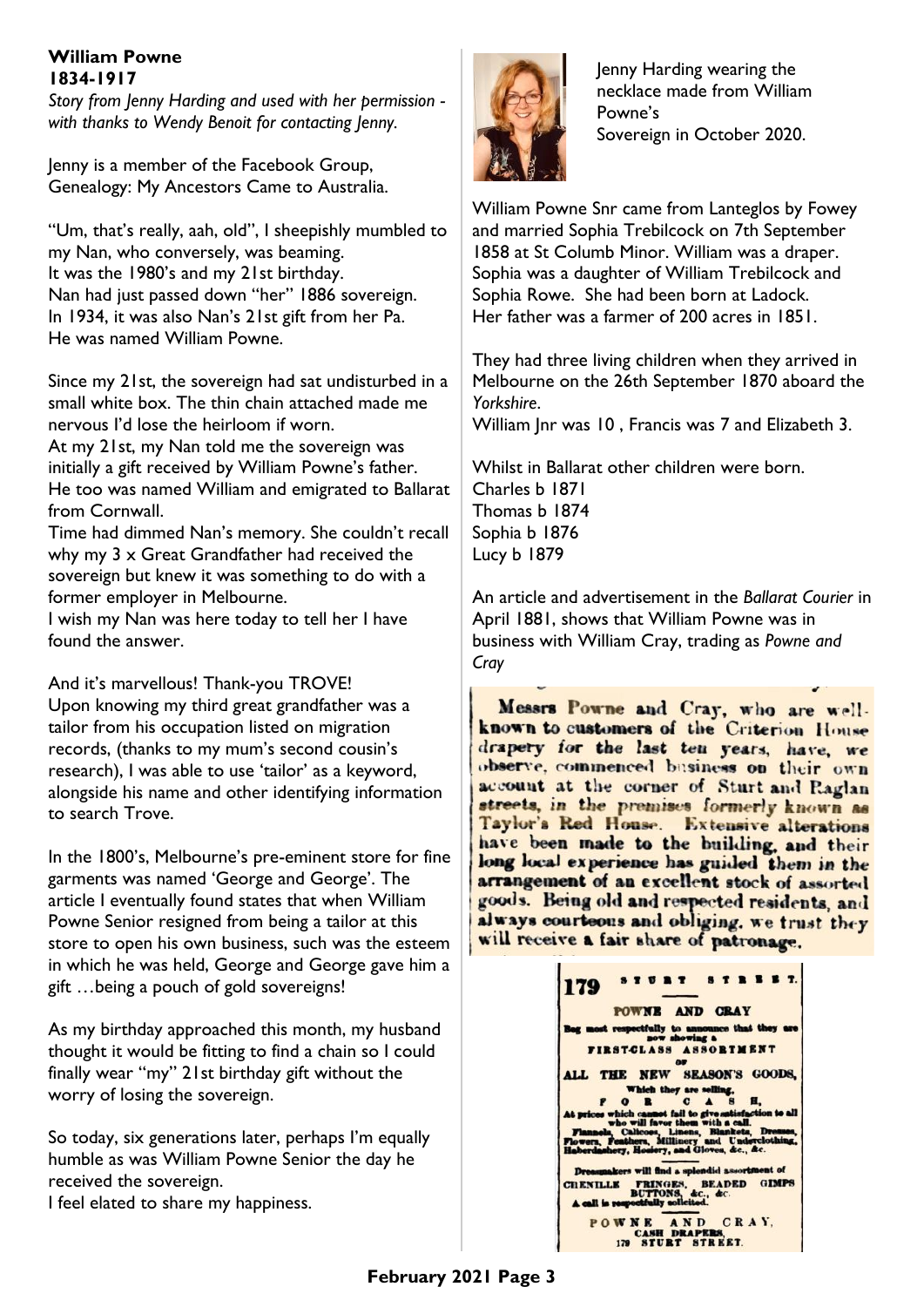**Children**: TOTICE OF DISSOLUTION OF PARTNER. William Jnr b in St Colum Major m Susannah **SHIP** Notice is hereby given that the PARTNERSHIP<br>lately subsisting between uv, the undersigned,<br>WILLIAM POWNE and WILLIAM EDWARD Attwood in Ballarat 1889 - three children. CRAY, as Drapers, at Ballarat, under the firm of POWNE AND CRAY, was, on the seventh day of July instant, DIS-OLVED by mutual consent; and died in Sydney 1941 and was an Accountant that all debts due or owing to or by the late firm<br>will be received and paid by the said William Francis b St Colum Major m Florence Lightfoot, Powne. As witness our hands this seventh day of July, WILLIAM POWNE. He was a Draper 1882. WILLIAM E. CRAY. Witness-A. B. CRAY.

Ballarat Courier Saturday 8 July 1882, page 3

In the 1882, the business was dissolved and William, Sophia and family moved to Melbourne where William went to work for *Messrs George and George.*

Ox Saturday last an interesting event took place at the Federal Emporium, the establishment of Messrs. George and George, a which occasion Mr. Lang, on behalf of the members of the firm and enployee presented to Mr. W. Powne, one of the senior hands, who is about to engage in business on his own account, with a purse of sovereigns as a token of their respect and goodwill. Mr. Lang expressed in complimentary terms the kindly feeling existing throughout the establishment, and their carnest hope for the future prosperity and happiness of the recipient. Mr. Powne made a suitable reply.

Age Tuesday 14 September 1886, page 6

The article above details William being presented with a purse of Sovereigns on his retirement from the firm before starting his own Drapery business in South Melbourne.





William Powne b Lanteglos by Fowey 1834 and d 1981, finally closing it in 1995. Melbourne 1917

Sophia Powne nee Trebilcock. b 1836 Ladock d Melbourne 1903

They were born in Brunswick/ Ascot Vale area. He

South Melbourne, 1903. He died in Footscray 1942.

Elizabeth b Penzance m John Thomas Norgrove in 1888 South Melbourne. She died at Fitzroy in 1912. John was an engineer.

Charles b 1871 married May Trebilcock in 1904 d 1926 Box Hill. He worked for a Gas Company.

Thomas b 1874 m Carol Ada Jones in 1903 d 1947 Canterbury. Thomas was a Draper.

Sophia b 1876 married Frederick Byers in 1898 d 1954 Gordon NSW. He was a warehouseman.

Lucy b 1879 m John Augustus Trebilcock in 1903 d 1966 in Canterbury. He was a farmer.

#### **Editor's Note**

*Messrs George and George Federal Emporium* was founded by brothers William and Alfred George, in 1880, and was later better known to Melbourne and Victorian residents as *Georges*.

The store's motto of *Quod facimus, Valde facimus*  (What we do, We do well) exemplified the shop's philosophy of exclusive goods and amazing service.

On 20th April 1880, the Age newspaper first carried an advertisement for *'George and George'*, and in 1883 the brothers moved to four-storey premises at 11-17 Collins Street East.

In 1888, the Block Arcade development forced *Georges* to look for other premises, and after a disastrous fire in September 1889, the business moved to its location at 162-168 Collins Street.

The firm was taken over by Cox Brothers from 1960–66 and was later listed on the Melbourne Stock Exchange as Georges Australia Limited, and then David Jones Limited took over that company in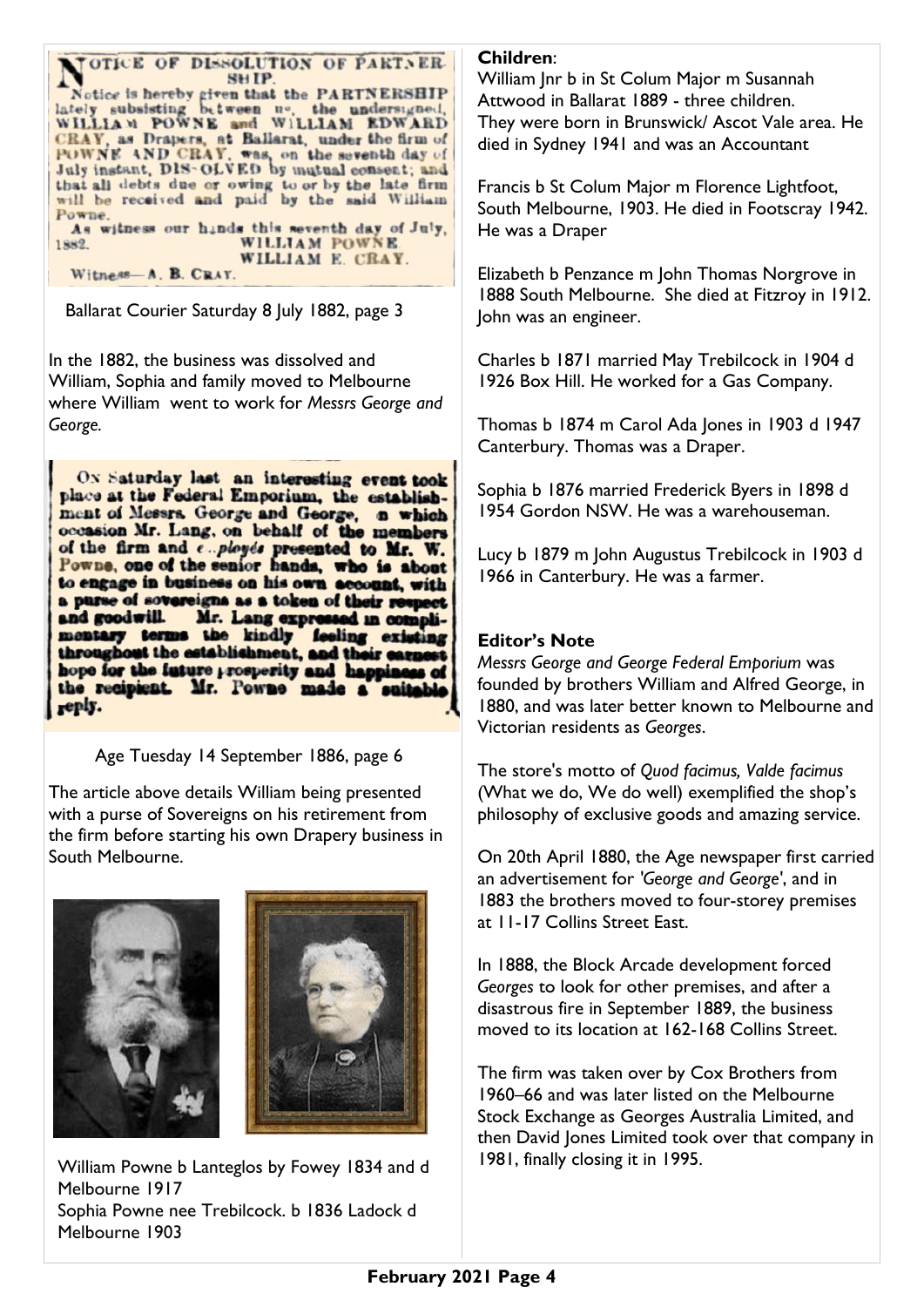### **Test yourself on the CAV Christmas Quiz** Answers on page 6

What colours are the Cornish Flag?

Who lives here (fictitiously)?

When is St Piran's Day?





What is the name of this landmark?

Where would you find this statue of Richard Trevitihick?





In which town might you find this gathering on May Day?

In which town would you find this plaque to Sir Robert Menzies?



What is this and which famous Methodist preached here?

Where in Cornwall is the Tate Gallery located?



Which cars were designed by a Cornish man born in Perranporth?



How many Pilgrim Steps are there?

What is Cornish Yarg? What is it wrapped in during processing?

Supposedly Cornish Piskies can lead you up the garden path. How do you break their spell?

Within ten miles, how long is the Cornish Coastline?

In which garden would you find this?

Which Cornish River inspired Kenneth Grahame to write The Wind in the Willows?

Where in Cornwall would you find St Nonna's Church - the Cathedral of the Moors?



Supposedly, the writer of Trelawney used to sit and smoke opium in this hut, whilst looking out over the Atlantic Ocean.

What is his name and where is the hut?

What is the southern most point

of mainland Cornwall and what is the most western point of mainland Cornwall?

Where are the World Pilot Gig Championships held each year?

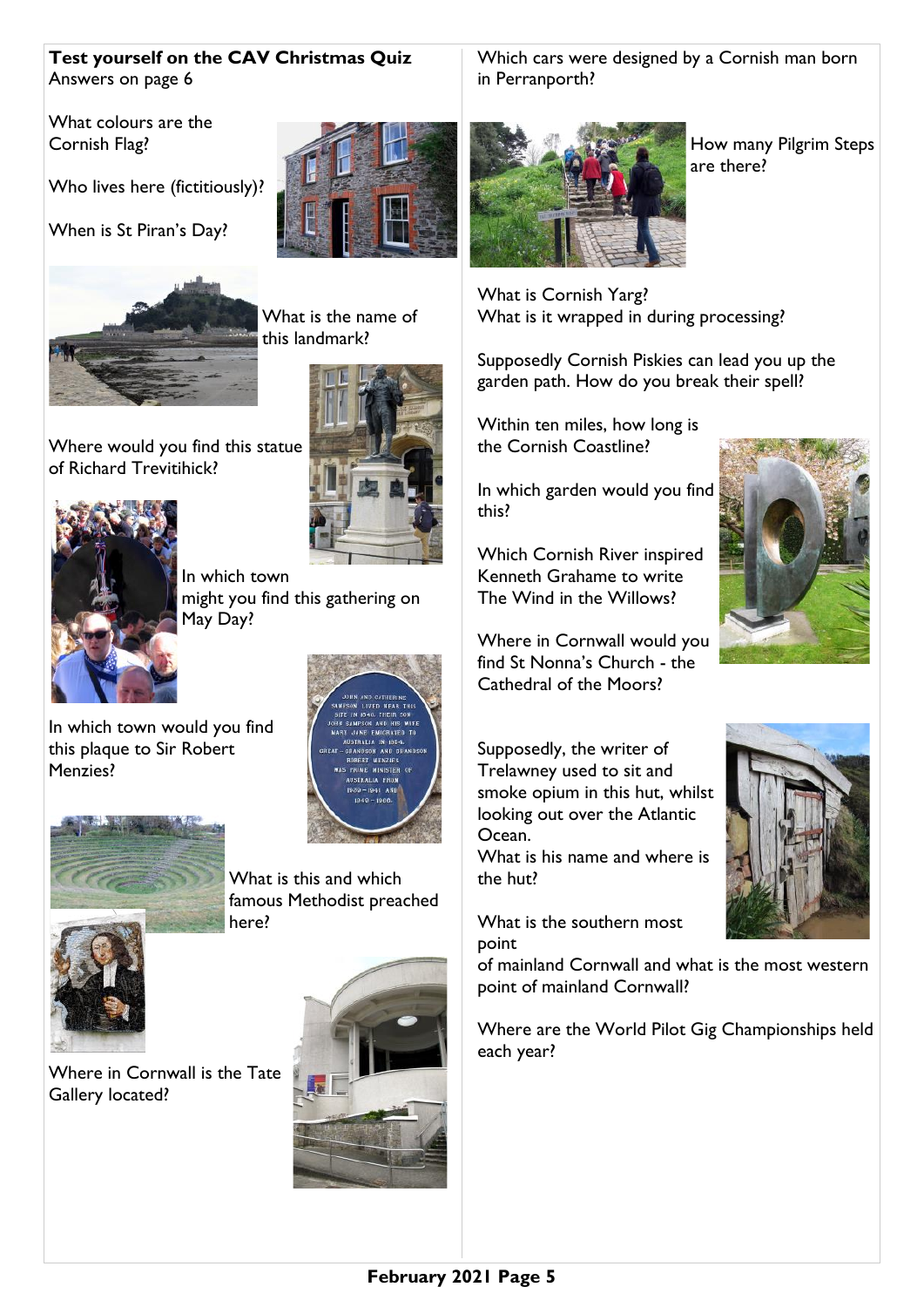## **Quiz Answers**

- Cornish Flag colours are black and white.
- *Doc Martin* lives in this house in Port Isaac
- St Michael's Mount and causeway
- The statue of Richard Trevithick is in Camborne in front of the John Passmore Edwards Library.
- The 'Obby 'Oss is in Padstow on May Day.
- The Blue Plaque mentioning Sir Robert Menzies is in Penzance.
- The tiered grassed area is Gwennap Pit and John Wesley preached there.
- The Tate Gallery is in St Ives.
- The cars designed by Donald Healey born in Perranporth were Austin Healey.
- There are 200 steps on the Pilgrim Steps at St Michael's Mount.
- Cornish Yarg is a type of cheese and is wrapped in nettles.
- To prevent the Cornish Piskies from leading you up the garden path, turn your jacket/coat inside out.
- The Cornish coastline is about 422 miles.
- The sculpture is found in the Garden of Barbara Hepworth in St Ives.
- . Kenneth Grahame took inspiration for Wind in the Willows from the River Fowey.
- The Cathedral on the Moors/St Nonna's Church is found at Altarnun.
- Robert Stephen Hawker wrote Trelawney and lived at Morwenstow.
- The southern most point of mainland Cornwall is the Lizard and the most western point is Lands End

## **A Touch of Humour** - Advice for Seniors

- Talk to yourself. There are times you need expert advice.
- . "In Style" are the clothes that still fit.
- The biggest lie you tell yourself is, "I don't need to write that down. I'll remember it."
- . "On time" is when you get there.
- It would be wonderful if we could put ourselves in the dryer for 10 minutes, then come out wrinklefree and three sizes smaller!
- Lately, you've noticed people your age are so much older than you.
- Growing old should have taken longer.

**Kernewek Lowender -** 17th -23rd May 2021 This Festival is held on the Copper Coast of South Australia - in the towns of Kadina, Wallaroo and Moonta - and is a wonderful gathering. The programme below is what has been sent regarding Cornish Activities.

## **Tuesday 18th & Wednesday 19th May**

Dressing the Graves will be held in Greens Plains, Kadina, Wallaroo and Moonta

#### **Thursday 20th May**

Our Seminar will be held in the Wallaroo Town Hall (once again – dress warmly!)

The theme for the 2021 Seminar is "Cornish contributions to medicine, health and welfare"

## **Friday 21st May**

'Sup and sing' – a three-course evening meal (including pasties, of course), and concert by our Association Choir, in the Wallaroo Town Hall. There will be a greater chance for the audience to join in the singing.

Bardic ceremony rehearsal during the afternoon.

### **Saturday 22nd May**

The Bardic ceremony is being planned for Davies Square, Wallaroo.

#### **Sunday 23rd May**

Heritage Church Service, Moonta Mines. It appears (at the moment) that numbers allowed in the building will be severely restricted.

For information about the Festival: <https://www.kernewek.org/>

Several people from the Association have booked on this tour - I have no idea of the cost: [https://www.oshannessys.com.au/store/p388/](https://www.oshannessys.com.au/store/p388/Kernewek_Lowender_-_Copper_Coast_Cornish_Festival_May_2021_-_7_day_Tour.html) Kernewek Lowender -Copper Coast Cornish Festival May 2021 -[\\_7\\_day\\_Tour.html](https://www.oshannessys.com.au/store/p388/Kernewek_Lowender_-_Copper_Coast_Cornish_Festival_May_2021_-_7_day_Tour.html)

## **CORNISH NEWS SNIPPETS**

#### **Cornwall's Future Recovery and Renewal**

The Cornwall and Isles of Scilly Leadership Board has endorsed a plan that sets out a shared vision for Cornwall's future recovery and renewal. Titled '*Gyllyn Warbarth, Together We Can: The Cornwall Plan',* the plan was endorsed by the board during December 2020.

The Board brings together elected leaders - including the Police and Crime Commissioner, Cornwall's MPs, the Leaders of Cornwall Council and the Council of the Isles of Scilly, and the Association of Cornwall's 213 local town and parish councils – with leaders from the local business sector, health and care, and environment sectors.

# **February 2021 Page 6**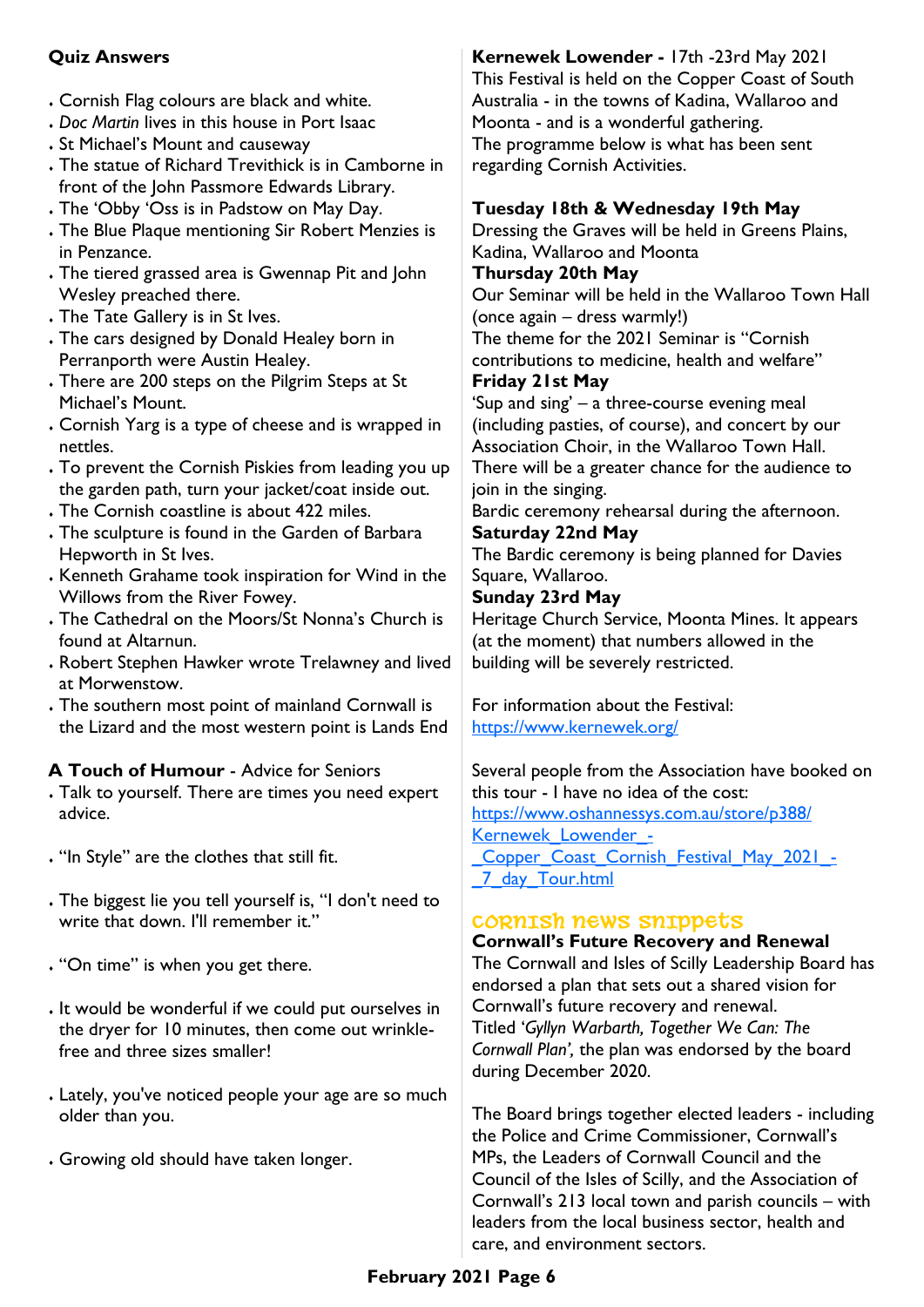The plan was developed after Cornwall Council carried out a listening exercise, *The Cornwall We Want,* which saw thousands of people get involved and have their say about the Cornwall they wanted to see in 2050.

Over 25,000 people visited *The Cornwall We Want* online platform, and over 4000 people contributed to the campaign by taking a survey, participating in live events and focus groups or by sending written contributions.

Cornwall Council Leader and chair of the board, Julian German, said:

"People told us that sustainable living is more important to people than ever before, with calls to grow nature for a cleaner, greener, carbon neutral Cornwall; and to give everyone an equal chance of a good life in a fairer, more inclusive Cornwall. Getting the endorsement of the Leadership Board was the last step in getting the agreement of partners across Cornwall that this is what we all wanted to see for Cornwall's future.

We will now all work together to achieve its aims."

The plan is organised around six goals for a more sustainable Cornwall. They are:

- A creative carbon zero economy
- Sustainable food, land and seas
- Thriving places with decent homes
- Equality, education and entrepreneurship
- Safe, healthy, resilient communities
- A digital revolution for sustainable living

Leadership Board member, Police and Crime Commissioner for Devon and Cornwall, Alison Hernandez said:

"We're very pleased to see the consideration of issues that are so high on the priorities of residents in Cornwall, like anti-social behaviour and road safety. This has the support of the Safer Cornwall Partnership"

Leadership Board member, Lord Robin Teverson from the Cornwall and Isles of Scilly Local Nature Partnership said:

"Cornwall Council has really listened and taken into account the views of the Local Nature Partnership and this is reflected in the plan. We're really happy with the result."

The full plan can be accessed here: [https://www.cornwall.gov.uk/](https://www.cornwall.gov.uk/media/45314386/202711-appendix-1-the-cornwall-plan-final.pdf) [media/45314386/202711-appendix-1-the-cornwall](https://www.cornwall.gov.uk/media/45314386/202711-appendix-1-the-cornwall-plan-final.pdf)[plan-final.pdf](https://www.cornwall.gov.uk/media/45314386/202711-appendix-1-the-cornwall-plan-final.pdf)

*From: https://www.cornwall.gov.uk/council-anddemocracy/council-news-room/media-releases/*

**COVID Cases -** Cornwall and Isles of Scilly (population about 570 000 c.f. Victoria 6.4 million)

1352 cases in the week 12th -18th January which was 440 less than the previous week Number of cases - 11190 to 22nd January Number of deaths 257 registered to 8th January 2021

These places had no deaths: Mid Saltash **Torpoint** Kingsand, Antony & Maryfield Grampound Road St Newlyn East and Cubert Redruth North St Day & Lanner Crackington & Tintagel Padstow & St Issey The Isles of Scilly *From BBC News South West & Cornwall Live*

## **St Agnes Cold War**

**bunker for sale** An underground bunker built during the Cold War has been put up for sale with a guide price of £25 000. The bunker was manned by volunteers and consists of an access shaft, a toilet and a monitoring room. The bunker would have been one of around







"This is the place to buy Bicycles - FREE wheels. I suppose they only pay for the lamps?"